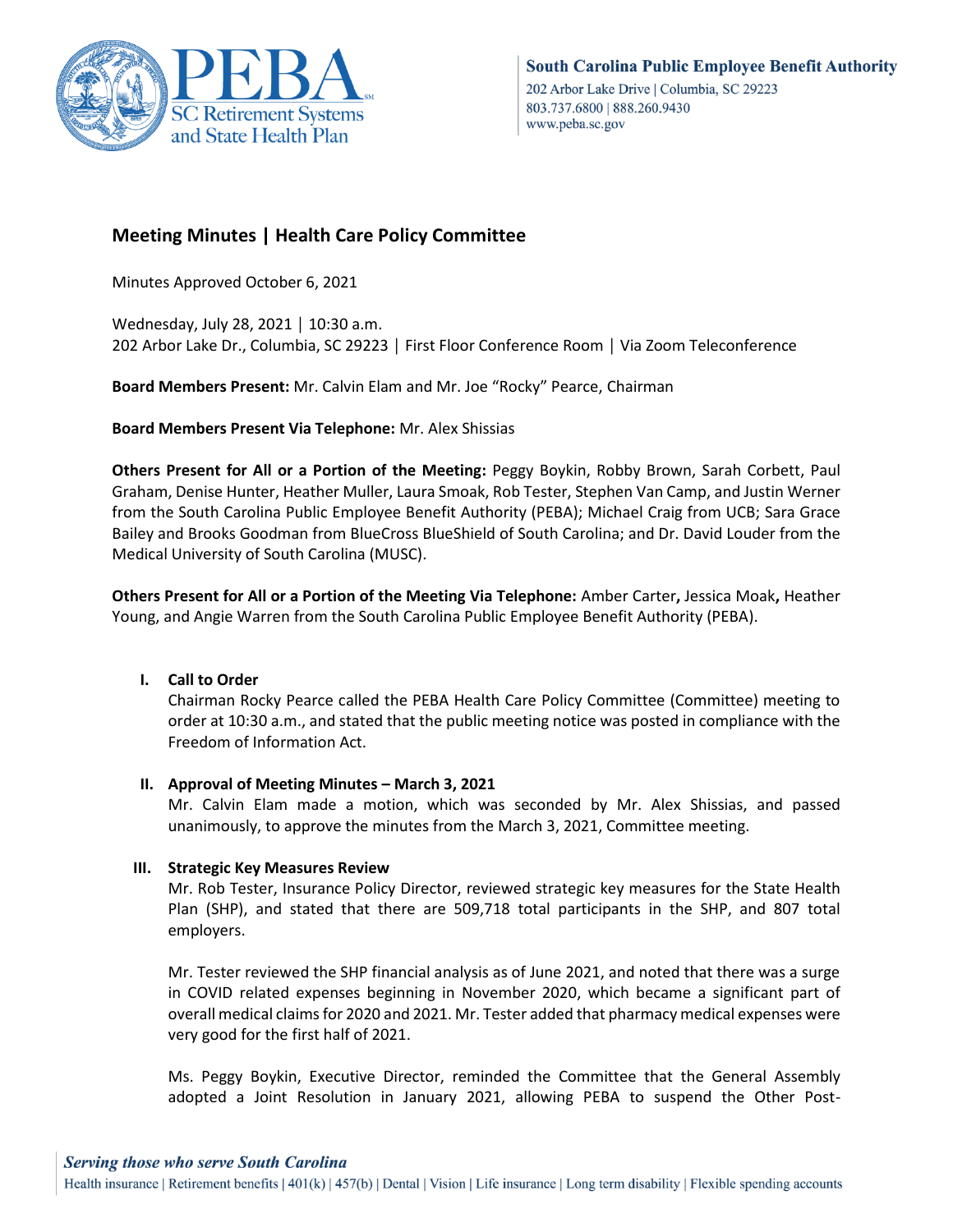Employment Benefits (OPEB) sweep of the State Health Plan that would normally occur on January 31, 2021, to mitigate any higher medical claims that the State Health Plan may see in 2021 due to COVID-19. Ms. Boykin added that PEBA may ask the General Assembly to suspend the OPEB sweep for January 31, 2022, as well.

Mr. Tester reviewed the historical SHP increases and funding, and stated that there has not been an employee increase in the last ten years.

Mr. Tester concluded his presentation by reviewing various benchmark data for the SHP including Dental Plus, Optional Life, and Supplemental Long-Term Disability.

### **IV. 2022 State Health Plan Approval of Benefits and Contributions**

Mr. Tester advised that SHP employer contribution rates for Plan Year 2022 will increase .08 percent. Employee contribution rates and copayments for participants of the SHP will remain the same as in Plan Year 2021.

Mr. Tester noted a SHP program change that will begin effective January 1, 2022, and stated that Express Scripts, the Plan's pharmacy benefit manager, has an administrative solution where if a product purchased in a pharmacy by a Medicare beneficiary is under Part B, it automatically bills Medicare for its share of the expense. The estimated annual savings associated with this recommendation is \$10.5 million.

Mr. Elam made a motion, which was seconded by Mr. Shissias, and passed unanimously, to recommend that the PEBA Board approve the 2022 State Health Plan Benefits and Contributions for Plan Year 2022 as presented.

#### **V. MUSC Health Plan Update**

In this annual review of the Medical University of South Carolina (MUSC) Health Plan, Mr. Tester discussed the latest financial performance, while Dr. Dave Louder, Executive Director of the MUSC Health Alliance, presented the Plan's quality metrics, and discussed the overall status of the MUSC plan. Dr. Louder stated that the MUSC Health Plan performance continuesto see overall favorable trends over time.

Dr. Louder advised that effective August 1, 2021, MUSC Health will acquire three hospitals including Providence Health Downtown, Providence Health Northeast, and Providence Health Fairfield. Also included is Kershaw Health Medical Center and Employed Physician Practices.

# **VI. MUSC Health Plan of Benefits Amendment**

Mr. Justin Werner, Deputy General Counsel, stated that currently, participation in the MUSC Health Plan is limited to employees of the Medical University of South Carolina ("MUSC") and the Medical University Hospital Authority ("MUHA"). However, pursuant to Section 59-123-60(E)(13) of the South Carolina Code of Laws, MUHA is authorized to establish affiliated non-profit corporations as necessary to assist MUHA in carrying out its functions. Employees of these affiliated non-profit corporations are not considered employees of MUHA and would not currently be eligible to participate in the MUSC Health Plan.

As part of its recent acquisitions of several hospitals in South Carolina, MUHA has acquired physicians' practice groups that it intends to operate through an affiliated non-profit corporation